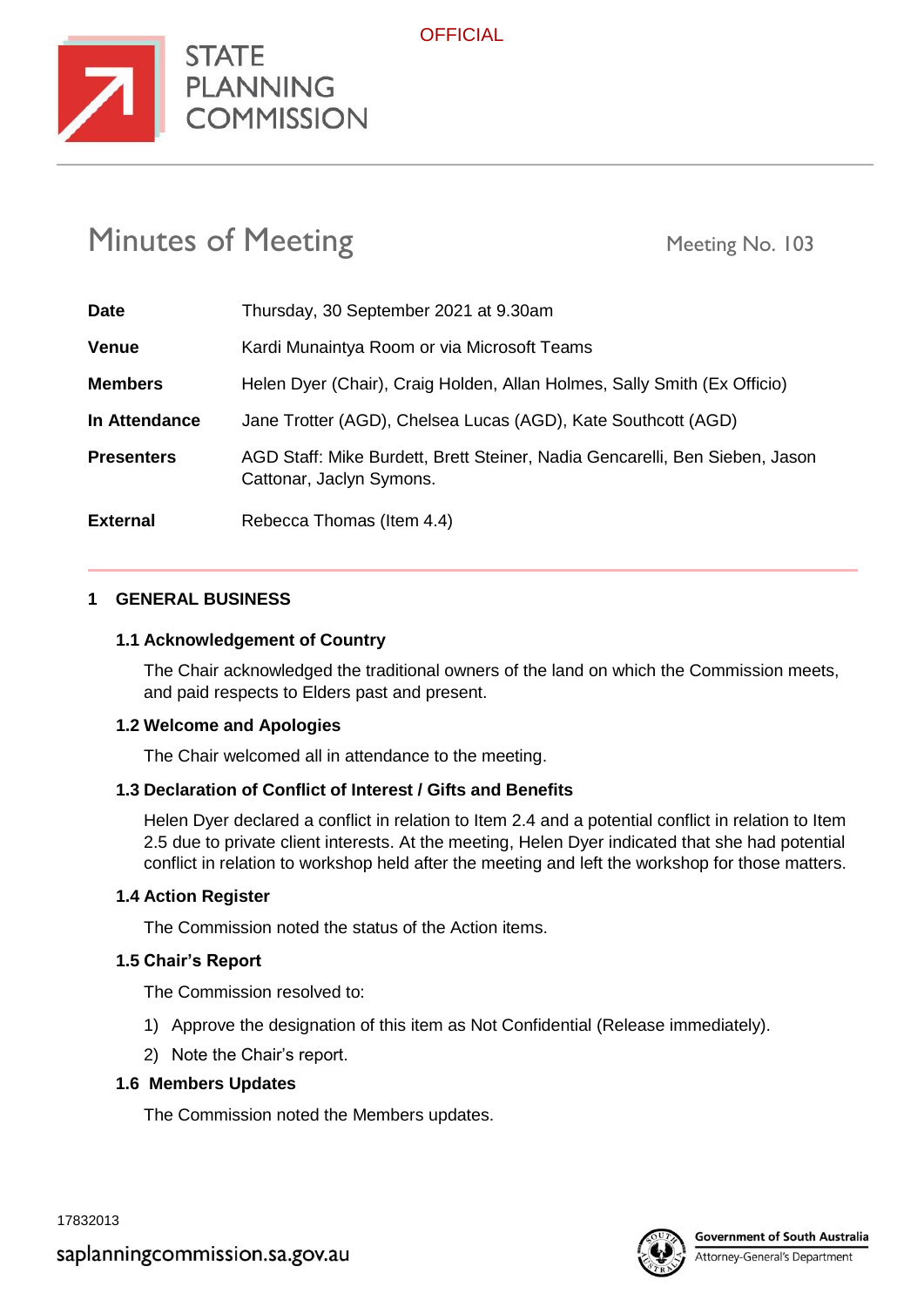## **1.7 SPC Minutes & Confidential Minutes for Adoption – 14 September 2021**

The Commission formally adopted the SPC confidential minutes of the 14 September 2021 meeting.

#### **1.8 SCAP Minutes & Confidential Minutes for Noting – 22 September 2021**

The Commission noted the SCAP minutes and confidential minutes of the 22 September 2021 meeting.

#### **1.9 Code Amendments Initiation Advice**

The Commission noted the Code Amendments Initiation Advice.

#### **2 CORRESPONDENCE**

## **2.1 O'Sullivan Beach Code Amendment Consultation (Future Urban)**

The Commission noted the correspondence.

#### **2.2 Lockleys Code Amendment Consultation (Future Urban)**

The Commission noted the correspondence.

# **2.3 Riverbank Precinct Code Amendment Consultation (Attorney-General's Department)**

The Commission noted the correspondence.

#### **2.4 Concordia Code Amendment (Concordia Land)**

Helen Dyer noted a conflict of interest and left the meeting when this item was discussed.

Allan Holmes was Chair for this Item.

- 1) The Commission noted the correspondence.
- 2) The Commission authorised Allan Holmes as Chair to approve and sign a response confirming the Commission agrees to meet with the proponent.

#### **2.5 Meeting Request (City of Playford)**

Helen Dyer noted a potential conflict of interest and left the meeting when this item was discussed.

Allan Holmes was Chair for this Item.

- 1) The Commission noted the correspondence.
- 2) The Commission authorised Allan Holmes as Chair to approve and sign a response confirming the Commission will meet the Chief Executive of Playford Council.

# **2.6 Request to amend** *Practice Direction 2 – Preparation and Amendment of Designated Instruments (***Minister)**

- 1) The Commission noted the correspondence.
- 2) The Commission authorised Helen Dyer as Chair to approve and sign a response to the Minister agreeing to amend Practice Direction 2 as requested.

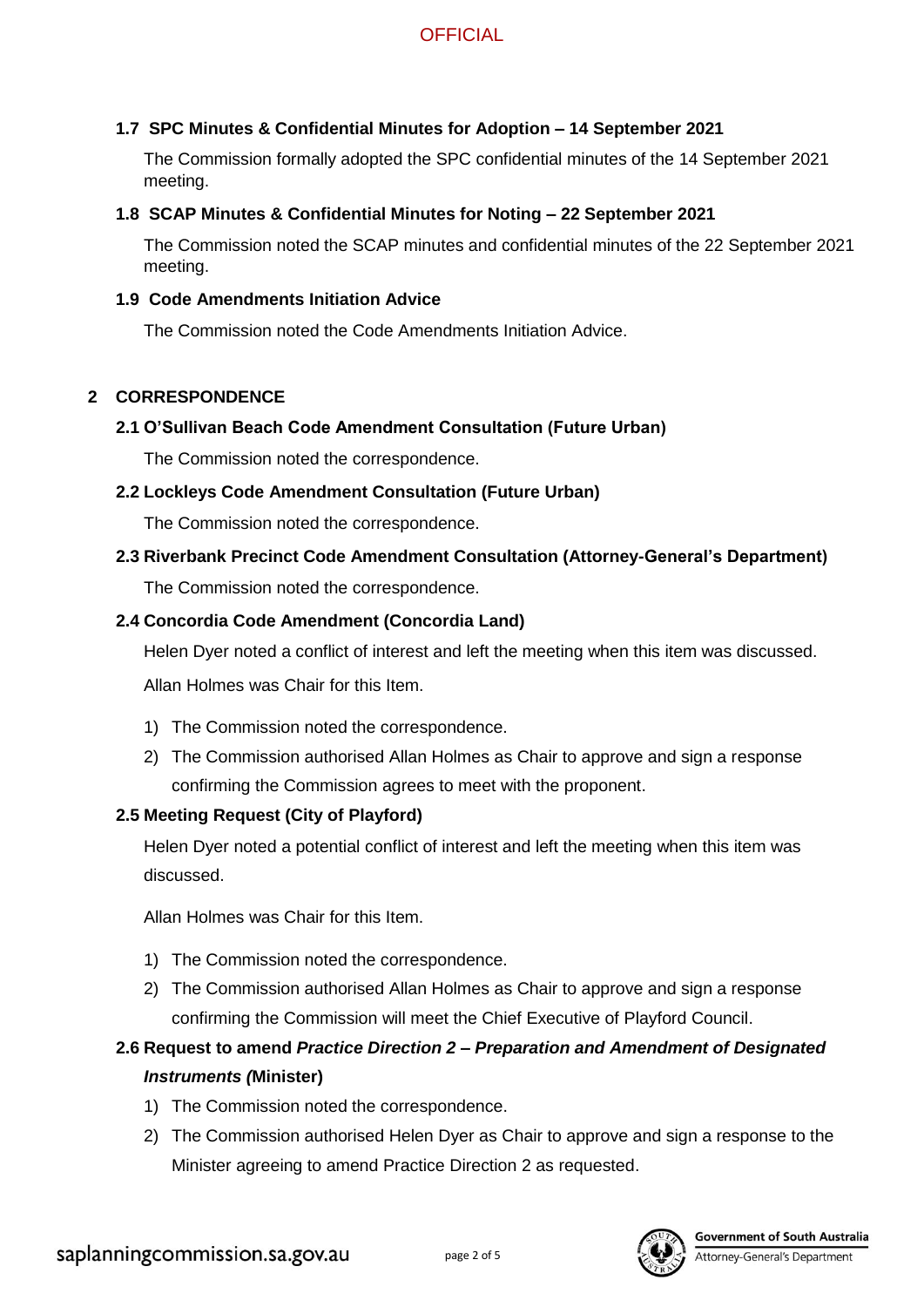## **3 MATTERS FOR ADVICE TO MINISTER**

**3.1 Local Heritage in Transition Development Plan Amendment by the Town of Walkerville** Brett Steiner and Nadia Gencarelli addressed the Commission.

The Commission resolved to:

- 1) Approve the designation of the item as Not Confidential (Released Delayed), with the meeting papers for the item to be released following final decision by the Minister on the approval of the Development Plan Amendment;
- 2) Advise the Minister that the State Planning Commission (the Commission) has considered the advice of its Heritage Panel and the position of the Council regarding the Town of Walkerville Local Heritage DPA and determined to support position of the Council, given the Council's role in leading local heritage matters, and noting the Council expressed confidence in existing protections provided through the Planning and Design Code.
- 3) Authorise the Chair to approve amendments, and sign the advice of the Commission as detailed in the letter to the Minister in **Attachment 1**.

#### **4 MATTERS FOR DECISION**

## **4.1 Status of Commission and Chief Executive Initiated Code Amendments**

This item was considered in confidence, and is included in the SPC Confidential Minutes of 30 September 2021.

#### **4.2 Climate Change in the Planning System Status Report**

This item was considered in confidence, and is included in the SPC Confidential Minutes of 30 September 2021.

#### **4.3 Civil Penalties and Enforceable Voluntary Undertakings**

Ben Sieben addressed the Commission.

The Commission Resolved to:

- 1) Approve the designation of this item as Not Confidential (Release Immediately);
- 2) Pursuant to sections 225(17)(b) and 230(14)(b) of the Planning, Development and Infrastructure Act 2016 (the Act), authorise the City of Mitcham (the Council) to utilise the enforcement tools available under sections 225 and 230 of that Act for the period 30 September 2021 to 30 September 2024 (as per Attachment 1);
- 3) Further to resolution 2 and pursuant to sections 225(18)(a) and 230(15)(a) of the Act, grant the authorisation to the Council subject to the following conditions:
	- a) The Council must provide details (date of commencement of proceedings, alleged offender, details of the breach and the outcome once known) to the Commission

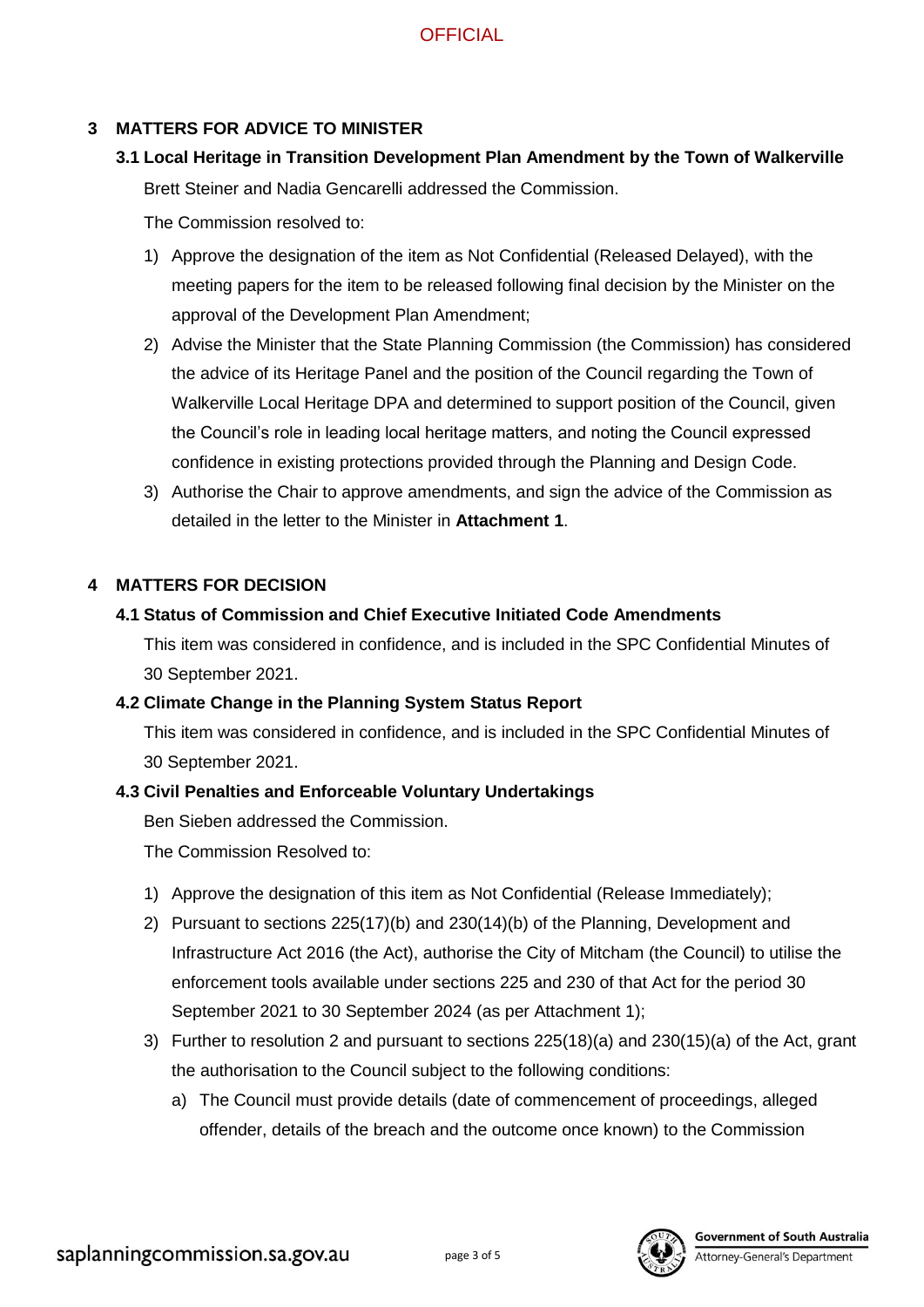## **OFFICIAL**

regarding the commencement of proceedings under section 225 of the Act as soon as practicable after the proceedings are commenced;

- b) The Council must provide to the Commission a copy of any enforceable voluntary undertaking that is given, varied or withdrawn under section 230 of the Act;
- c) Where the Council is proposing to take enforcement action under the relevant sections and the Council was not the relevant authority that granted development authorisation, it must notify the relevant authority that did grant development authorisation indicating that it proposes to take enforcement action under the relevant sections;
- d) Enforcement action under the relevant sections may only be commenced or undertaken by an authorised officer appointed by the Council under the Act;
- e) The Council must, to the best of their ability, make use of the enforcement tools available under the relevant sections in a consistent manner that is proportionate to the alleged offence or breach of the Act; and
- f) In granting authorisation to the Council, the Council acknowledges and agrees that the Commission will not be liable for any costs associated with entering into (or subsequently enforcing) proceedings initiated or undertakings given under the relevant sections;
- 4) Request that the Council report on the effectiveness of the enforcement tools prior to 31 August 2022 to assist the Commission with granting future authorisations;
- 5) Write to the Local Government Association (LGA) of South Australia requesting that it encourage Councils to use the enforcement tools available under sections 225 and 230 of the Act, on the basis of a framework for the authorisation which is consistent with the authorisation for the City of Mitcham; and
- 6) Authorise the Chair of the Commission to make any minor amendments as required and sign the draft letter to the Council (Attachment 2) and the draft letter to the LGA (Attachment 3).

## **4.4 Review of the SCAP Practice and Operating Directions**

This item was considered in confidence, and is included in the SPC Confidential Minutes of 30 September 2021.



**Government of South Australia**